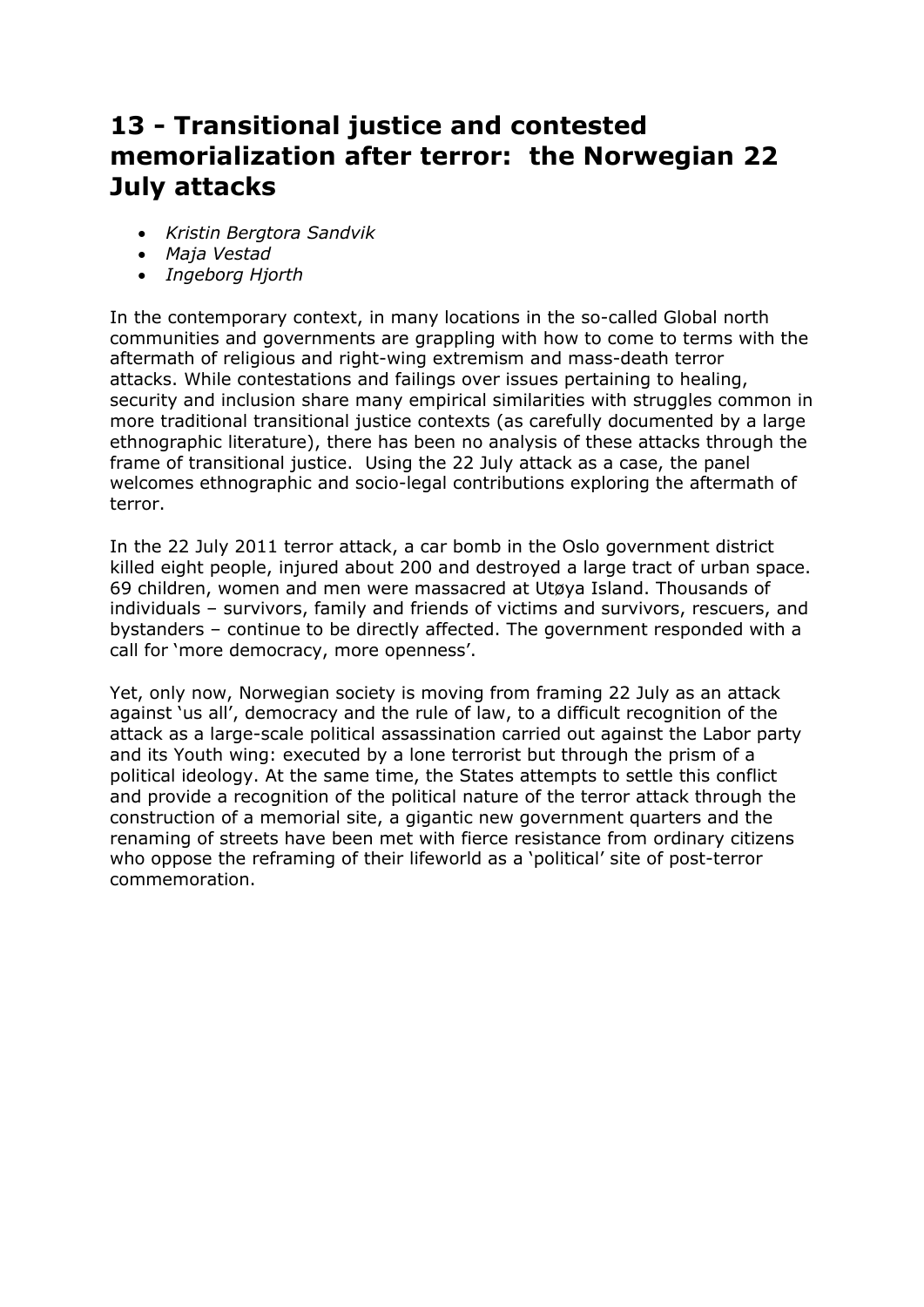# **A contested national script: the politics of litigating memorials**

## *Kristin Bergtora Sandvik*

Across Norway, enormous amounts of commemorative work have gone into the design and location of 22 July memorials, sometimes resulting in contested administrative or juridified processes. In this paper I focus on the legal mobilization by local residents against the plans for a national monument in the Municipality of Hole, the site of the Utøya massacre: first the proposal for Memory Wound at Sørbråten, later followed by a different proposal for a memorial at the Utøya quay. This mobilization included intensive use of administrative complaints procedures, threats of 'going to court' and the subsequent use of lawyers, legal action and legal proceedings as means to terminate processes relating to the national monument. Originally, the plan was for a memorial to be ready near Utøya in 2015. In March 2021, after a difficult court case, it was finally determined that the memorial could be completed at the Utøya quayside.

The tensions embedded in post-terror commemorative work and the sometimescontradictory role of law in these processes are important to unpack. Grassroots legal mobilization is often framed as a progress narrative about ordinary people on a quest for justice: while local actors may not win their cases or be able to achieve social change through the use of administrative procedures or legal strategies, stories about mobilization are often stories about participation and empowerment. However, the organized local opposition to a national monument, the arguments used to bolster this resistance and the decision to engage in legal mobilization have been surrounded by considerable stigma and condemnation. Legal proceedings after atrocities are generally expected to contribute to a national healing process. In the present narrative, law and grassroots legal mobilization occupy highly ambiguous places. Norway is generally described as a high-trust society: it is also a society with a great deal of emphasis on societal and cultural cohesion and political consensus.

I suggest that these values also constitute a national script for the use of law to address the aftermath of 22 July. A legacy of the highly publicized criminal law proceedings against the terrorist is that the courtroom becomes a metaphor for justice whenever 22 July is 'on trial'. A decade after the attacks, the use of law to deal with the memorialization of the attack creates its own ripple effects that stand in tension with these values. Contested commemorative work does not fit the national script and as a result, the *avoidance* of legal conflict has been a desirable goal. Paradoxically then, as illustrated by the struggles over the national memorial, going to court and *avoiding* going to court both entails costs in terms of money, time, trust and emotions.